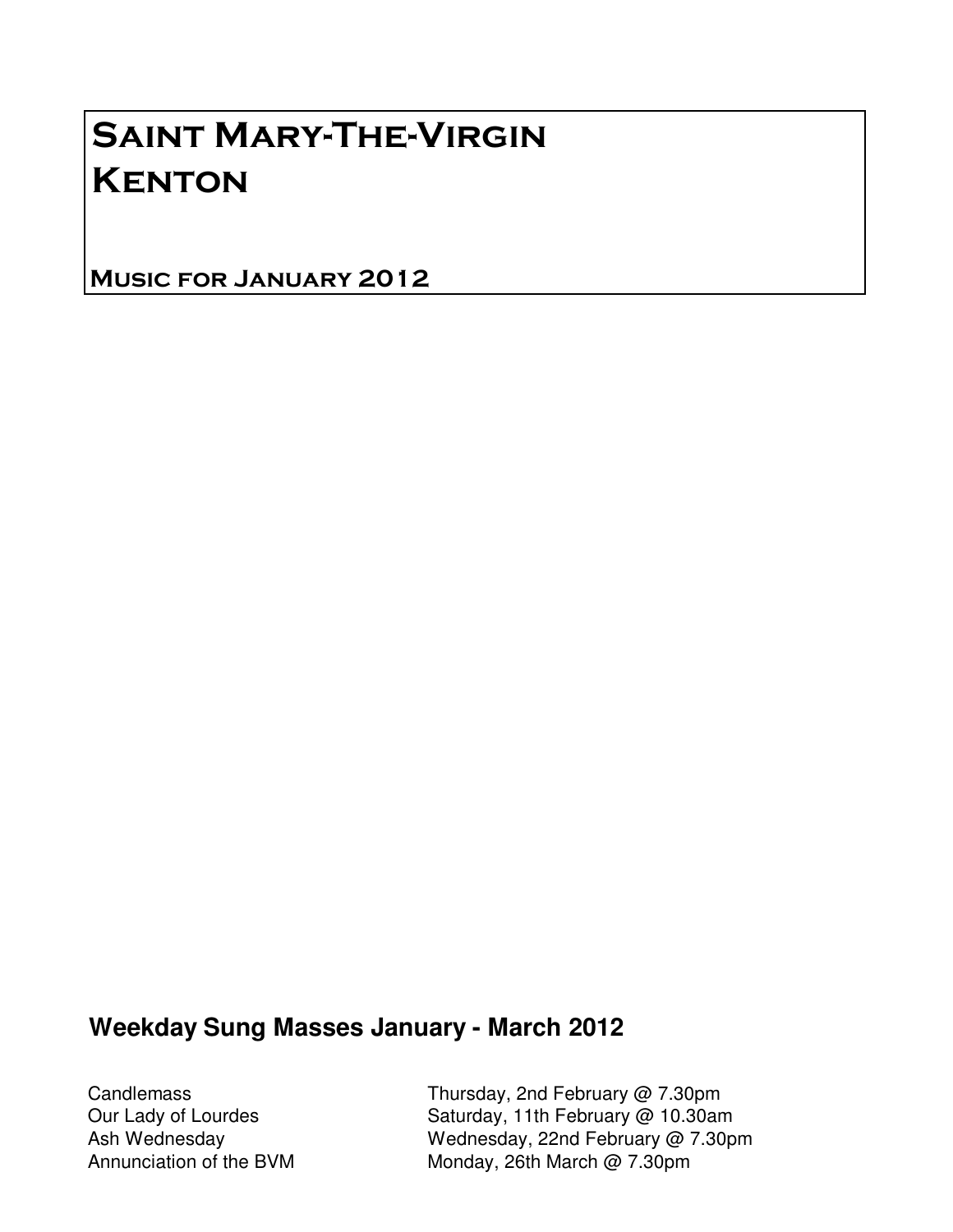### **1st January Solemnity of Mary**

| Introit     | 186     | Tell out, my soul, the greatness of the Lord |
|-------------|---------|----------------------------------------------|
| Psalm 67    | Page 17 |                                              |
| Gradual     | 39      | Unto us a boy is born!                       |
| Offertory   | 28      | In the bleak mid-winter                      |
| Communion   | 187     | Virgin born, we bow before thee              |
| Recessional | 21      | A great and mighty wonder                    |

| Setting      | Kyrie - Gregory Murray, Gloria - Lourdes      |
|--------------|-----------------------------------------------|
|              | Sanctus, Benedictus, Agnus Dei - Belmont Mass |
| At communion |                                               |

# **8th January Epiphany (transferred)**

| Introit     | 49      | Brightest and best of the sons of the morning                                     |
|-------------|---------|-----------------------------------------------------------------------------------|
| Psalm 72    | Page 19 | Second setting                                                                    |
| Gradual     | 48      | Bethlehem, of noblest cities                                                      |
| Offertory   | 36      | The first Nowell                                                                  |
| Communion   | 23      | Behold the great Creator makes                                                    |
| Recessional | 47      | As with gladness men of old                                                       |
|             | Setting | Kyrie, Gloria, Creed - Merbecke<br>Sanctus, Benedictus, Agnus Dei - Missa Simplex |

At communion Coventry Carol

**15th January Ordinary Time II**

| Introit     | CH <sub>257</sub> | Holy God, we praise thy name                   |
|-------------|-------------------|------------------------------------------------|
| Psalm 40    | Page 121          |                                                |
| Gradual     | CH557             | O thou who camest from above                   |
| Offertory   | <b>CH285</b>      | I, the Lord of sea and sky                     |
| Communion   | CH517             | O bread of heaven, beneath this veil           |
| Recessional | <b>CH819</b>      | Ye servants of God, your master proclaim       |
|             | Setting           | Kyrie, Gloria, Creed - Merbecke                |
|             |                   | Sanctus, Benedictus, Agnus Dei - Missa Simplex |